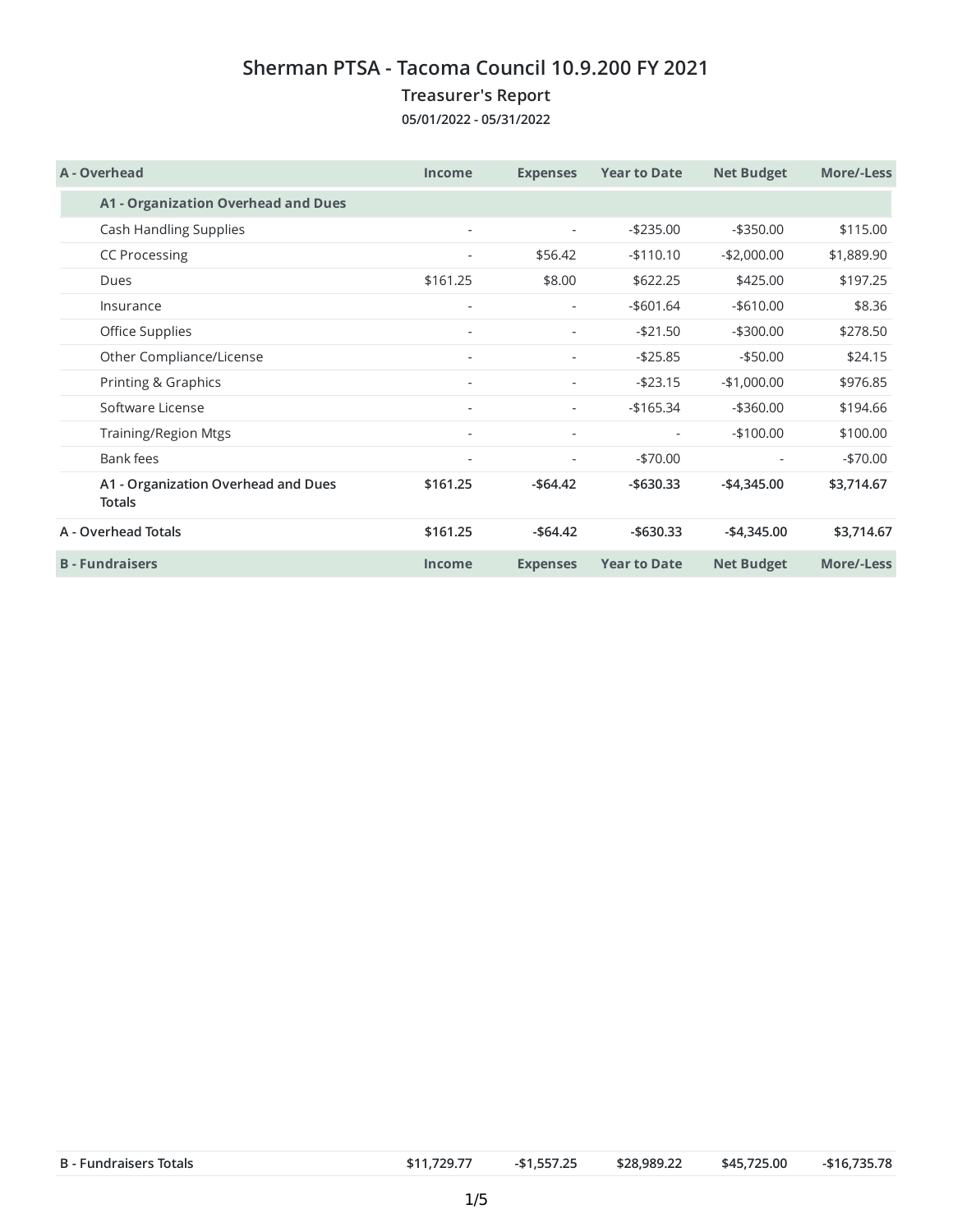| <b>B</b> - Fundraisers                                           | Income                   | <b>Expenses</b>          | <b>Year to Date</b>      | <b>Net Budget</b> | More/-Less     |
|------------------------------------------------------------------|--------------------------|--------------------------|--------------------------|-------------------|----------------|
| <b>B1 - Fundraisers - Auction</b>                                |                          |                          |                          |                   |                |
| Auction - Rev - Tkt Sales                                        |                          | $\overline{\phantom{a}}$ | \$1,850.00               | \$13,000.00       | $-$11,150.00$  |
| Auction - Rev - Sponsorships                                     |                          | $\overline{\phantom{a}}$ | \$2,100.00               | \$2,000.00        | \$100.00       |
| Auction - Rev - Bar                                              |                          | $\overline{\phantom{a}}$ | $\overline{\phantom{a}}$ | \$4,000.00        | $-$4,000.00$   |
| Auction - Rev - BuyltNow                                         |                          | $\sim$                   | \$1,849.24               | \$1,000.00        | \$849.24       |
| Auction - Rev - Dessert Dash                                     |                          |                          |                          | \$2,000.00        | $-$2,000.00$   |
| Auction - Rev - Donations (> FMV)                                | $\overline{\phantom{a}}$ | $\overline{\phantom{a}}$ | \$740.00                 | \$50.00           | \$690.00       |
| Auction - Rev - Live (up to FMV)                                 | $\sim$                   | $\overline{\phantom{a}}$ | \$7,590.00               | \$15,000.00       | $-$7,410.00$   |
| Auction - Rev - Raffles                                          |                          | $\overline{\phantom{a}}$ | $\overline{\phantom{a}}$ | \$2,000.00        | $-$2,000.00$   |
| Auction - Rev - Raise The Paddle                                 |                          |                          |                          |                   |                |
| Auction - Rev - Silent (up to FMV)                               | $\sim$                   | $\sim$                   | $\overline{\phantom{a}}$ | \$8,000.00        | $-$ \$8,000.00 |
| Auction - Exp - Bar                                              |                          | $\sim$                   | $\overline{\phantom{a}}$ | $-$2,000.00$      | \$2,000.00     |
| Auction - Exp - Caterer                                          |                          |                          |                          | $-$5,500.00$      | \$5,500.00     |
| Auction - Exp - Decor                                            | $\sim$                   | $\sim$                   | $\overline{\phantom{a}}$ | $-$250.00$        | \$250.00       |
| Auction - Exp - Experiences                                      |                          | $\overline{\phantom{a}}$ | $-$114.39$               | $-$1,250.00$      | \$1,135.61     |
| Auction - Exp - Fltwr/Silver                                     | $\sim$                   | $\overline{\phantom{a}}$ | $\overline{\phantom{a}}$ | $-$1,100.00$      | \$1,100.00     |
| Auction - Exp - Mailing/Postage                                  |                          |                          |                          | $-$ \$350.00      | \$350.00       |
| Auction - Exp - Printing                                         | $\omega$                 | $\overline{\phantom{a}}$ | $\overline{\phantom{a}}$ | $-$200.00$        | \$200.00       |
| Auction - Exp - Software                                         | ×.                       | $\sim$                   | $\overline{\phantom{a}}$ | $-$ \$300.00      | \$300.00       |
| Auction - Exp - State License                                    |                          | $\overline{\phantom{m}}$ | $\overline{\phantom{a}}$ | $-$75.00$         | \$75.00        |
| Auction - Exp - Venue                                            |                          |                          |                          | $-$ \$5,500.00    | \$5,500.00     |
| Auction - Exp - Stripe/Auctria Processing<br>Fees                |                          | $\sim$                   | $-$ \$341.03             | $\sim$            | $-$ \$341.03   |
| Auction - Exp - Materials for BuyltNow and<br>Classroom Projects |                          | \$14.69                  | $-$156.27$               |                   | $-$156.27$     |
| <b>B1 - Fundraisers - Auction Totals</b>                         |                          | $-$14.69$                | \$13,517.55              | \$30,525.00       | -\$17,007.45   |
| <b>B2 - Fundraisers - Other Income</b>                           |                          |                          |                          |                   |                |
| <b>Book Fair</b>                                                 | \$3,510.80               | \$9.65                   | \$5,291.07               | \$2,000.00        | \$3,291.07     |
| Corporate Rebates                                                | \$0.43                   |                          | \$272.02                 | \$700.00          | $-4427.98$     |
| <b>Other Donations</b>                                           |                          | \$1,503.00               | $-$ \$833.00             | \$500.00          | $-$1,333.00$   |
| Read-a-Thon                                                      | \$6,147.25               | \$16.62                  | \$6,130.63               | \$4,000.00        | \$2,130.63     |
| Spirit Wear                                                      | \$499.00                 |                          | \$1,274.00               | \$2,000.00        | $-$726.00$     |
| Take Overs                                                       | \$1,572.00               |                          | \$3,847.00               | \$2,000.00        | \$1,847.00     |
| <b>Tiger Trot</b>                                                |                          | \$13.29                  | $-$ \$512.29             | \$4,000.00        | $-$4,512.29$   |
| Interest Income                                                  | \$0.29                   |                          | \$2.24                   |                   | \$2.24         |
| B2 - Fundraisers - Other Income Totals                           | \$11,729.77              | $-$1,542.56$             | \$15,471.67              | \$15,200.00       | \$271.67       |
| <b>B</b> - Fundraisers Totals                                    | \$11,729.77              | $-$1,557.25$             | \$28,989.22              | \$45,725.00       | $-$16,735.78$  |
| <b>C</b> - Missions                                              | Income                   | <b>Expenses</b>          | <b>Year to Date</b>      | <b>Net Budget</b> | More/-Less     |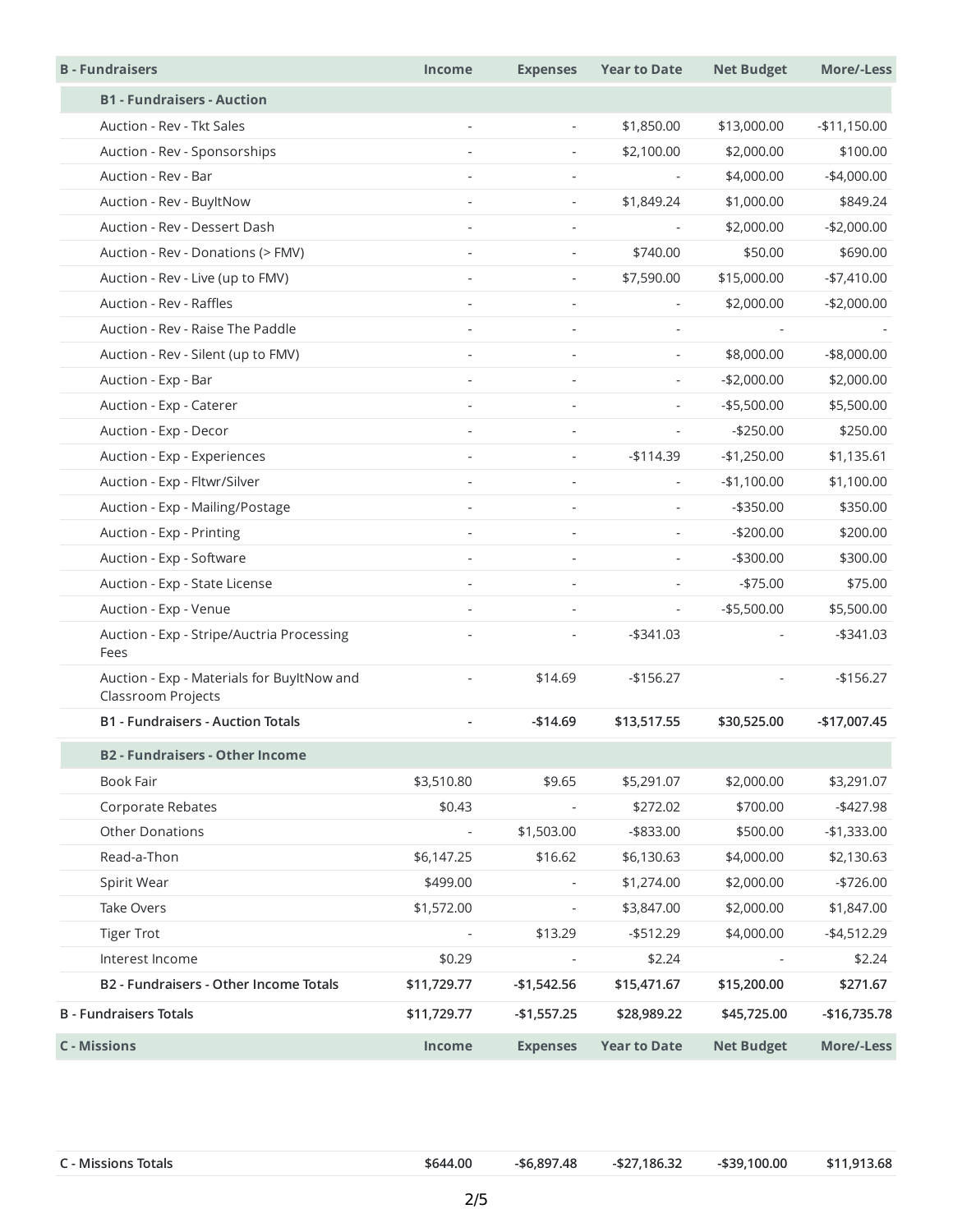| <b>C</b> - Missions                                               | <b>Income</b>  | <b>Expenses</b>          | <b>Year to Date</b>      | <b>Net Budget</b> | More/-Less   |
|-------------------------------------------------------------------|----------------|--------------------------|--------------------------|-------------------|--------------|
| <b>C1 - Mission: STEAM Education/Support</b>                      |                |                          |                          |                   |              |
| MakerSpace Coordinator                                            | $\blacksquare$ | \$1,837.50               | $-$18,887.48$            | $-$22,000.00$     | \$3,112.52   |
| Makerspace Supplies                                               |                | \$18.77                  | -\$364.93                | $-$1,500.00$      | \$1,135.07   |
| PBL Class Matls - K                                               |                |                          | $-$289.41$               | $-$1,600.00$      | \$1,310.59   |
| PBL Class Matls - Gr1                                             |                | \$160.73                 | $-$504.69$               | $-$1,200.00$      | \$695.31     |
| PBL Class Matls - Gr2                                             | $\sim$         | \$116.17                 | -\$459.86                | $-$1,200.00$      | \$740.14     |
| PBL Class Matls - Gr3                                             |                | \$1,080.94               | $-$1,112.54$             | $-$1,200.00$      | \$87.46      |
| PBL Class Matls - Gr4                                             |                |                          | $-$540.33$               | $-$1,200.00$      | \$659.67     |
| PBL Class Matls - Gr5                                             | $\sim$         | \$397.00                 | $-$ \$519.04             | $-$1,200.00$      | \$680.96     |
| PBL Class Matls - Icoach                                          |                | \$106.05                 | $-$106.05$               | $-$100.00$        | $- $6.05$    |
| PBL Class Matls - LRC                                             | $\sim$         |                          | $\overline{\phantom{a}}$ | $-$200.00$        | \$200.00     |
| PBL Class Matls - LAP                                             |                |                          |                          | $-$200.00$        | \$200.00     |
| <b>STEAM Fair</b>                                                 | $\sim$         | $\overline{\phantom{a}}$ | $\blacksquare$           |                   |              |
| C1 - Mission: STEAM Education/Support<br><b>Totals</b>            |                | $-$ \$3,717.16           | $-$22,784.33$            | $-$31,600.00$     | \$8,815.67   |
| C2 - Mission: General Student/Teacher<br><b>Enrichment</b>        |                |                          |                          |                   |              |
| 5th Grade Camp Scholarships                                       | \$534.00       | \$27.12                  | \$506.88                 | $-$2,500.00$      | \$3,006.88   |
| Out-of-Classroom XP                                               |                |                          | $\overline{\phantom{a}}$ | $-$1,000.00$      | \$1,000.00   |
| Garden                                                            |                |                          | $\overline{\phantom{a}}$ | $-$500.00$        | \$500.00     |
| JStart/IC Social/T&T                                              |                |                          | $\blacksquare$           | $-$250.00$        | \$250.00     |
| Outstanding Ed/Golden Acorn                                       |                |                          | $\overline{\phantom{a}}$ | $-$200.00$        | \$200.00     |
| Special Events/Assemblies                                         | $\sim$         |                          | $\overline{\phantom{a}}$ | $-$1,000.00$      | \$1,000.00   |
| <b>Staff Appreciation</b>                                         |                | \$788.20                 | $-$1,492.84$             | $-$1,400.00$      | $-$ \$92.84  |
| Library Support                                                   |                | \$668.58                 | $- $2,158.62$            | $-$250.00$        | $-$1,908.62$ |
| Music Support                                                     |                |                          |                          | $-$250.00$        | \$250.00     |
| PE Support                                                        |                |                          | $-$147.01$               | $-$250.00$        | \$102.99     |
| Club Student Fees                                                 |                | ÷,                       |                          | \$1,200.00        | $-$1,200.00$ |
| Club Stipends                                                     | ٠              | $\overline{\phantom{a}}$ | $\overline{\phantom{a}}$ | $-$1,000.00$      | \$1,000.00   |
| Club Materials                                                    | $\sim$         | $\overline{\phantom{a}}$ | $\overline{a}$           | $-$200.00$        | \$200.00     |
| Glee Club                                                         |                |                          |                          |                   |              |
| XCtry/Track                                                       |                |                          |                          |                   |              |
| C2 - Mission: General Student/Teacher<br><b>Enrichment Totals</b> | \$534.00       | $-$1,483.90$             | $- $3,291.59$            | $-$7,600.00$      | \$4,308.41   |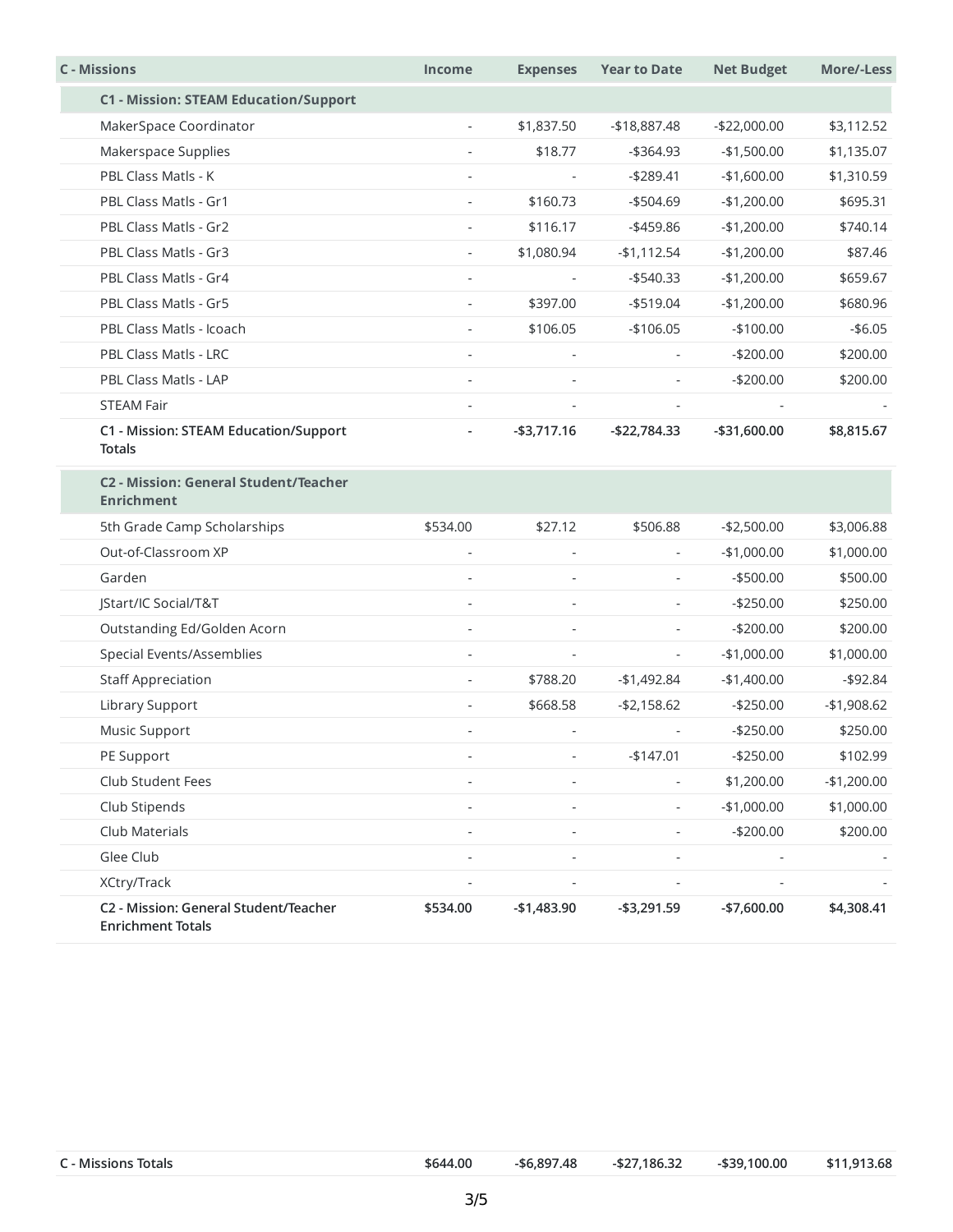| <b>C</b> - Missions                                          | <b>Income</b>  | <b>Expenses</b>          | <b>Year to Date</b>      | <b>Net Budget</b> | More/-Less    |
|--------------------------------------------------------------|----------------|--------------------------|--------------------------|-------------------|---------------|
| C3 - Mission: Parent & Community<br><b>Engagement</b>        |                |                          |                          |                   |               |
| <b>Bingo Night</b>                                           |                |                          |                          |                   |               |
| Carnival                                                     | \$110.00       | \$1,696.42               | -\$1,586.42              | \$2,000.00        | $- $3,586.42$ |
| Holiday Shoppe                                               | $\overline{a}$ | ÷,                       | \$1,218.83               |                   | \$1,218.83    |
| Masquerade Ball                                              |                |                          | $-$128.25$               | \$200.00          | $-$ \$328.25  |
| <b>School Store</b>                                          | $\overline{a}$ |                          |                          |                   |               |
| Sherman Vendor Fair                                          |                |                          |                          | \$100.00          | $-$100.00$    |
| Yearbook                                                     |                |                          | $\overline{a}$           | $-$100.00$        | \$100.00      |
| C3 - Mission: Parent & Community<br><b>Engagement Totals</b> | \$110.00       | $-$1,696.42$             | $-$ \$495.84             | \$2,200.00        | $-$2,695.84$  |
| <b>C4 - Mission: Health &amp; Wellness</b>                   |                |                          |                          |                   |               |
| <b>Counseling Support</b>                                    |                | $\sim$                   | $-$614.56$               | $- $750.00$       | \$135.44      |
| Field Day Ts, Tiedye                                         |                |                          |                          |                   |               |
| Nutrition Support In-School                                  |                | $\overline{\phantom{a}}$ | $\blacksquare$           | $-$100.00$        | \$100.00      |
| Sunshine Fund                                                |                |                          | $\overline{\phantom{a}}$ | $-$100.00$        | \$100.00      |
| <b>Testing Snack Support</b>                                 |                |                          | $\overline{\phantom{a}}$ | $-$1,100.00$      | \$1,100.00    |
| Walk to School Day                                           |                |                          |                          | $- $50.00$        | \$50.00       |
| C4 - Mission: Health & Wellness Totals                       |                | $\overline{\phantom{a}}$ | $-$614.56$               | $-$2,100.00$      | \$1,485.44    |
| <b>C5 - Mission: Theater</b>                                 |                |                          |                          |                   |               |
| Theater - Participation Fee                                  |                |                          | $\overline{\phantom{a}}$ | \$1,800.00        | $-$1,800.00$  |
| Theater - Ticket Sales                                       |                |                          | $\overline{\phantom{a}}$ | \$7,000.00        | $-$7,000.00$  |
| Theater - Cast Party                                         |                |                          | $\overline{\phantom{a}}$ | $-$100.00$        | \$100.00      |
| Theater - Costumes/Makeup                                    |                |                          | $\overline{\phantom{a}}$ | $-$2,500.00$      | \$2,500.00    |
| Theater - Infrastructure                                     |                |                          | $\overline{\phantom{a}}$ | $-$500.00$        | \$500.00      |
| Theater - MTI License                                        |                |                          | $\overline{\phantom{a}}$ | $-$ \$800.00      | \$800.00      |
| Theater - Printing                                           |                |                          | $\overline{\phantom{a}}$ | $-$100.00$        | \$100.00      |
| Theater - Sets/Production                                    |                |                          | $\overline{\phantom{a}}$ | $-$1,200.00$      | \$1,200.00    |
| Theater - Stipends                                           | ÷.             |                          | $\sim$                   | $-$2,000.00$      | \$2,000.00    |
| Theater - Technical                                          |                |                          | $\overline{\phantom{a}}$ | $-$ \$500.00      | \$500.00      |
| Theater - Venue                                              | $\overline{a}$ | $\sim$                   | $\overline{\phantom{a}}$ | $-$1,100.00$      | \$1,100.00    |
| C5 - Mission: Theater Totals                                 |                |                          | $\overline{\phantom{a}}$ |                   |               |
| <b>C</b> - Missions Totals                                   | \$644.00       | $-$6,897.48$             | $-$ \$27,186.32          | -\$39,100.00      | \$11,913.68   |
| <b>D</b> - Designated Funds                                  | <b>Income</b>  | <b>Expenses</b>          | <b>Year to Date</b>      | <b>Net Budget</b> | More/-Less    |
| D1 - Designated Funds - 5th Grade Camp                       |                |                          |                          |                   |               |
| D1 - Designated Funds - 5th Grade Camp<br><b>Totals</b>      |                |                          |                          |                   |               |